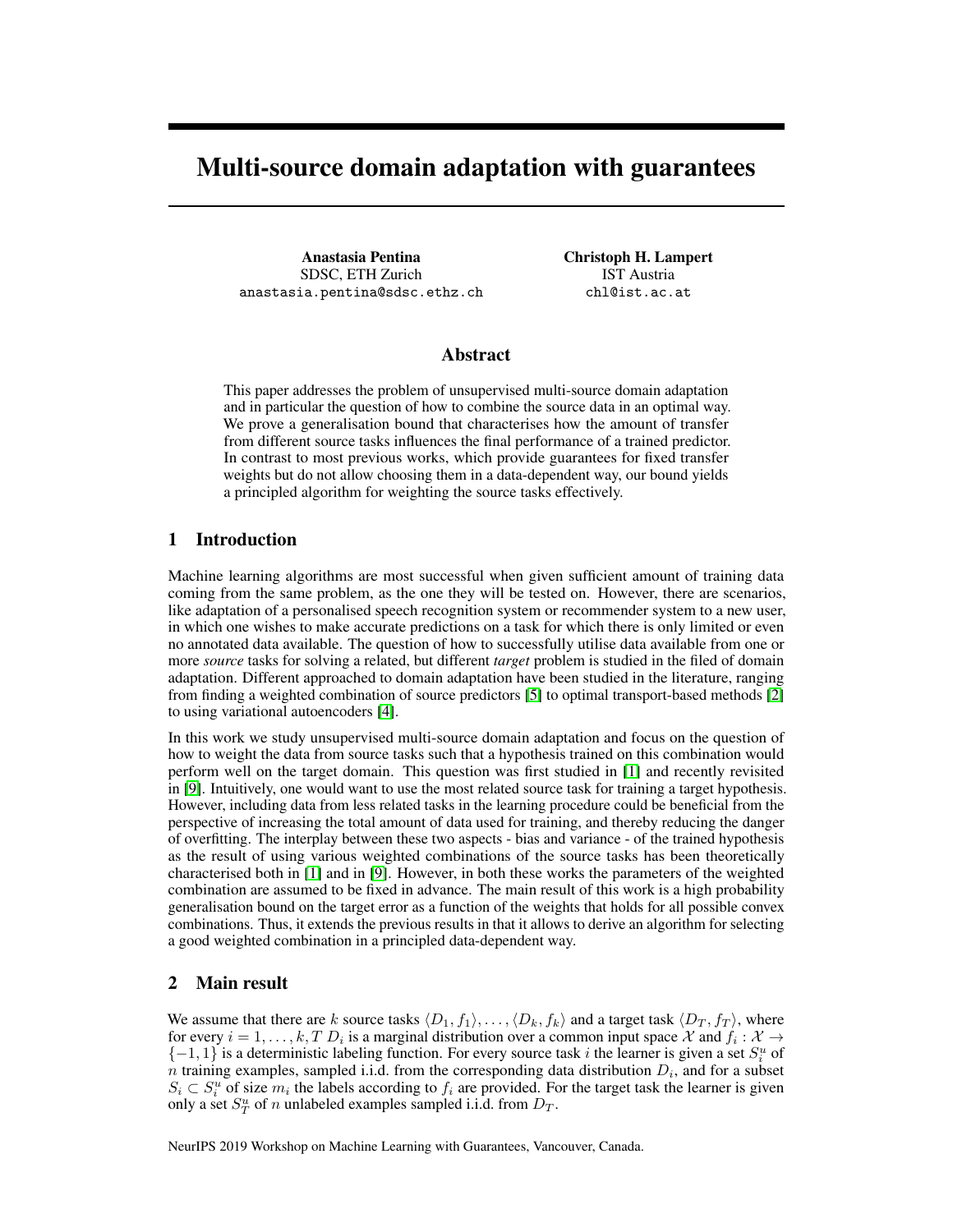The goal of the learner is to find a hypothesis h in a hypotheses class  $H$  that would lead to low *expected error* on the target task:

$$
\mathrm{er}_{T}(h) = \mathop{\mathbf{E}}_{x \sim D_{T}}[h(x) \neq f_{T}(x)]. \tag{1}
$$

We assume that to find such hypothesis the learner minimizes a convex combination of *training errors* on the source tasks:

$$
\hat{\text{er}}_{\alpha}(h) = \sum_{i=1}^{k} \alpha_i \hat{\text{er}}_i(h) = \sum_{i=1}^{k} \frac{\alpha_i}{m_i} \sum_{(x_j^i, y_j^i) \in S_i} [[h(x_j^i) \neq y_j^i]], \tag{2}
$$

where  $\alpha \in \Lambda = \{\alpha_i \geq 0, \sum_{i=1}^k \alpha_i = 1\}$ . The success of any domain adaptation algorithm depends on how similar the target task is to the source ones. In the seminal work [\[1\]](#page-3-3) the discrepancy measure was used for quantifying the dissimilarity between the marginal distributions of the tasks. In this work we use a very similar notion of *disparity discrepancy*:

$$
d_{h,\mathcal{H}}(P,Q) = \sup_{h' \in \mathcal{H}} \left| \mathop{\mathbf{E}}_{x \sim P} \left[ h(x) \neq h'(x) \right] \right| - \mathop{\mathbf{E}}_{x \sim Q} \left[ h(x) \neq h'(x) \right] \right|,\tag{3}
$$

which was introduced in [\[8\]](#page-3-5) and allows obtaining tighter generalization bounds.

The success of this approach mainly depends on the choice of the weights  $\alpha$  and the following theorem captures this dependence.

**Theorem 1.** Let  $d$  be the VC-dimension of the hypothesis set  $H$  and  $M = \sum_{i \in I} m_i$  and assume that  $M > d$ . Then for any  $\delta > 0$  with probability at least  $1 - \delta$  over  $S_1^u, \ldots, S_k^u$ ,  $S_T^u$  and  $S_1, \ldots, S_k$ , the *following inequality holds uniformly for all choices of weights* α ∈ Λ *and all possible choices of the predictor*  $h \in \mathcal{H}$ *:* 

<span id="page-1-1"></span><span id="page-1-0"></span>
$$
\mathrm{er}_{T}(h) \leq \widehat{\mathrm{er}}_{\alpha}(h) + \sum_{i=1}^{k} \alpha_{i} d_{h, \mathcal{H}}(S_{T}^{u}, S_{i}^{u}) + \sum_{i=1}^{k} \alpha_{i} \lambda_{Ti} + A + B, \tag{4}
$$

*where*

$$
A = \sqrt{\frac{\log(k) + 2\log(8/\delta)}{n}} + \sqrt{\frac{8d\log(en/4d)}{n}}
$$
\n(5)

$$
B = C\sqrt{\frac{\ln(32km_0\|\alpha\|_*^2)}{m_0}} + 4\|\alpha\|_*\sqrt{\pi d\ln\left(\frac{eM}{d}\right)} + \|\alpha\|_*\sqrt{8\ln\left(\frac{\log M}{\delta}\right)}
$$
(6)

$$
d_{h,\mathcal{H}}(S_T^u, S_i^u) = \max_{h' \in \mathcal{H}} |\hat{\text{er}}_T(h, h') - \hat{\text{er}}_i(h, h')| \qquad \hat{\text{er}}_t(h, h') = \frac{1}{n} \sum_{j=1}^n [h(x_j^t) \neq h'(x_j^t)] \tag{7}
$$

$$
\lambda_{Ti} = \inf_{h}(\text{er}_{T}(h) + \text{er}_{i}(h)) \qquad \|\alpha\|_{*} = \sqrt{\sum_{i=1}^{k} \frac{(\alpha_{i})^{2}}{m_{i}}} \qquad m_{0} = \min_{i=1,...,k} m_{i}.
$$
 (8)

*and* C *is a universal constant.*

Discussion Theorem [1](#page-1-0) provides an upper bound on the expected error on the target task – the quantity of interest – in terms of averaged  $\lambda$ -s, a data-independent complexity term A and three datadependent components – the weighted empirical errors on the source tasks, weighted dissimilarities between unlabeled sample sets (measured by  $d_{h,\mathcal{H}}$ ) and  $\alpha$ -dependent complexity term B.

The complexity term A comes from the estimation of the disparity discrepancies from the finite sets of unlabeled samples and behaves as  $\tilde{O}(\sqrt{(\log k + d)/n})$ , where *n* is the number of unlabeled examples per task. Since collecting unlabeled examples is typically much cheaper than annotated one, we can assume that  $n \gg m_i$  for  $i = 1, \ldots, k$  and thus this term has a negligible effect on the whole bound.

Results of [\[1\]](#page-3-3) and [\[9\]](#page-3-4) have shown that  $\|\alpha\|_*$  affects the convergence rates, however, only when  $\alpha$  is selected before observing the data. This left an undesirable gap in the theoretical understanding of multi-source domain adaptation, since for any practical algorithm, the mixture coefficients need to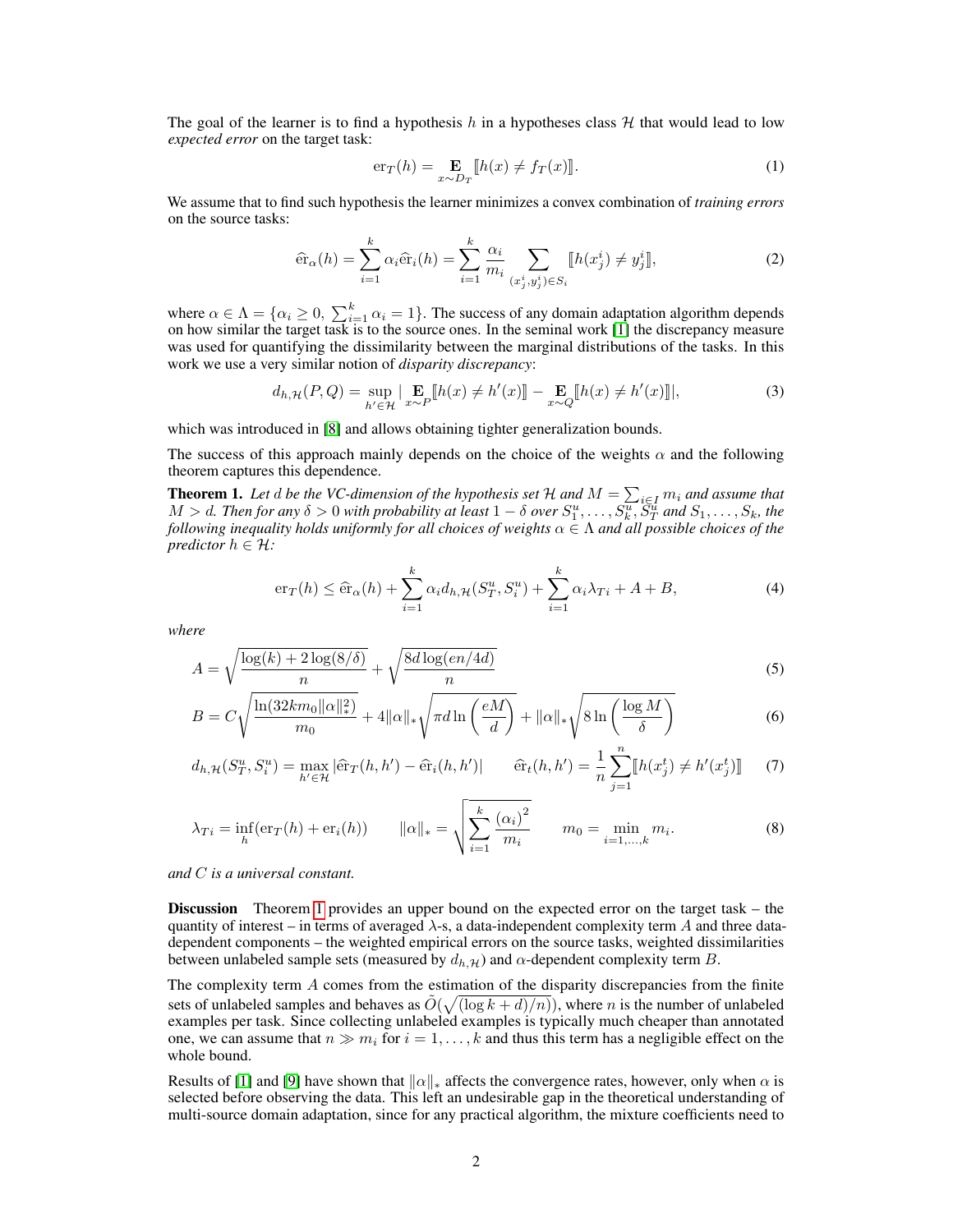be chosen after the data had been observed, e.g. based on an estimate of the task relatedness. The complexity term B in our results shows that the same behavior holds even in the uniform-in- $\alpha$  case, where  $\alpha$  can be selected based on the observed data. Its last two terms are proportional to  $\|\alpha\|_*$ and thus range from  $\tilde{O}(\sqrt{d/m_0})$ , when all the weight is put on the source task with the smallest training set, to the best possible rate of  $\tilde{O}(\sqrt{d/M})$  when the weights are distributed proportionally to the sizes of the training sets. In contrast, the first term in  $B$  does not exhibit this behaviour and converges only as  $\tilde{O}(\sqrt{1/m_0})$ . It is the consequence of the bound holding uniformly in  $\alpha$ . However, this component also does not depend on the VC-dimension of  $H$  and thus, if d is sufficiently large, the last two terms in  $B$  will be dominating.

The data-dependent part of the right-hand-side of [\(4\)](#page-1-1) can be seen as a quality measure for the hypothesis h and weights  $\alpha$  and by minimizing it one could expect to find a beneficial combination of these parameters. This results in the following optimisation problem:

<span id="page-2-0"></span>
$$
\min_{h \in \mathcal{H}, \alpha \in \Lambda} \widehat{\text{er}}_{\alpha}(h) + \sum_{i=1}^{k} \alpha_i d_{h, \mathcal{H}}(S_T^u, S_i^u) + \gamma ||\alpha||_* \tag{9}
$$

for some regularisation constant  $\gamma \geq 0$ . Optimisation [\(9\)](#page-2-0) has an intuitive interpretation: we would like to give more weight to the source tasks that are easy (their empirical error is low) and similar to the target (small  $d_h, \mathcal{H}$ ), while also sharing the weights among multiple source tasks to decrease the variance of the estimate (low  $\|\alpha\|_{*}$ ), and select a hypothesis that works well on the source data and performs similarly on the source and on the target (low  $d_{h,\mathcal{H}}$ ).

### 3 Experiments

Data. We use Amazon reviews dataset, containing reviews for four product categories - Books, DVDs, Electronics, and Kitchen appliances. Each review is encoded by a 5000-dimensional vector of unigrams and bigrams and has a binary label indicating the sentiment. We define four domain adaptation tasks, one for each target category with the remaining three categories serving as source tasks. For each domain we use 500 samples for training and the remaining samples from the target domain for testing.

Methods. To highlight the effects that the weighting of the source data has on the final performance, we omit the component of learning the representation that is often contained in domain adaptation methods (with MDAN [\[9\]](#page-3-4) being no exception) and focus on the case of linear classifiers. As a result, MDAN is re-formulated as the following optimisation problem:

<span id="page-2-1"></span>
$$
\min_{h} \frac{1}{\gamma} \log \sum_{i=1}^{k} \exp \left( \gamma \left( \widehat{\text{er}}_{i}(h) + \text{disc}(S_{i}^{u}, S_{T}^{u}) \right) \right), \tag{10}
$$

where

$$
\operatorname{disc}(S_i^u, S_T^u) = \sup_{h, h' \in \mathcal{H}} \left| \frac{1}{n} \sum_{j=1}^n [h(x_j^i) \neq h'(x_j^i)] - \frac{1}{n} \sum_{j=1}^n [h(x_j^T) \neq h'(x_j^T)] \right| \tag{11}
$$

is the discrepancy measure [\[1\]](#page-3-3). To make the comparison to [\[9\]](#page-3-4) more direct we also use it in [\(9\)](#page-2-0) instead of the disparity discrepancy. We estimate it from the unlabeled data by training a linear classifier to separate  $S_T^u$  from  $S_i^u$  using logistic loss for every source task *i*. In both [\(9\)](#page-2-0) and [\(10\)](#page-2-1) we use logistic loss. Following [\[9\]](#page-3-4) we set  $\gamma$  in (10) to 10. In [\(9\)](#page-2-0) we select  $\gamma$  from the set {0., 0.0001, 0.001, 0.01, 0.1, 1., 2., 5., 10., 15., 20} using leave-one-task-out cross-validation: we iterate over the source tasks by setting one of them aside, as if it was the target, and using the remaining source tasks for training.

Results. We report test accuracy averaged over 10 random data splits in Table [1.](#page-3-6) These results show that the algorithm derived from Theorem [1](#page-1-0) is competitive with MDAN, and at the same time it enjoys stronger theoretical guarantees.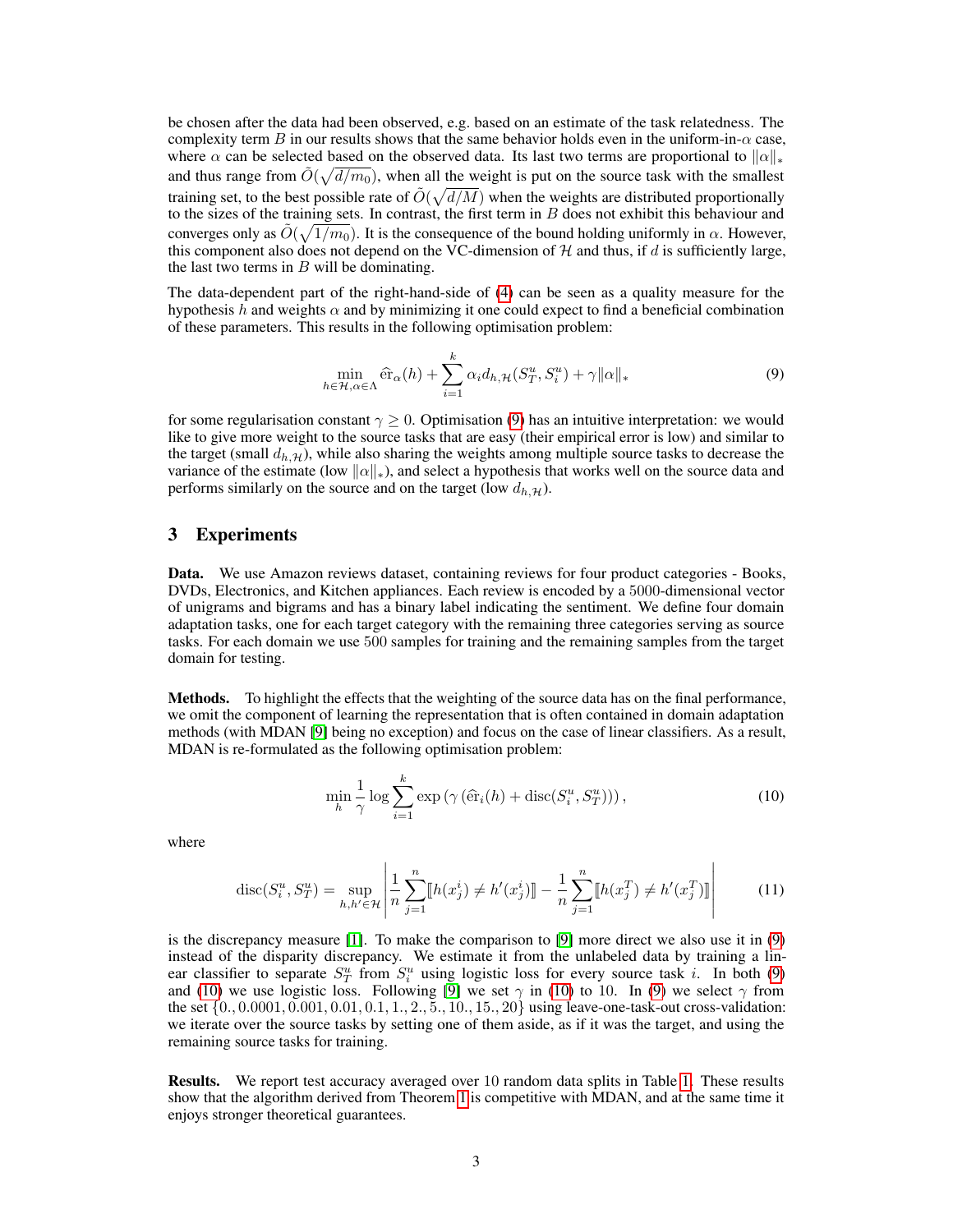|                                  |       | $D+E+K\rightarrow B$   $B+E+K\rightarrow D$   $B+D+K\rightarrow E$   $B+D+E\rightarrow K$ |       |       |
|----------------------------------|-------|-------------------------------------------------------------------------------------------|-------|-------|
| <b>MDAN</b>                      | 74.26 | 76.44                                                                                     | 80.56 | 82.38 |
| Ours                             | 74.29 | 76.52                                                                                     | 81.07 | 82.84 |
| $\mathbf{m}$ 11 1 $\mathbf{m}$ . |       |                                                                                           |       |       |

<span id="page-3-6"></span>Table 1: Test accuracy on the target task on Amazon reviews dataset.

#### References

- <span id="page-3-3"></span>[1] Shai Ben-David, John Blitzer, Koby Crammer, Alex Kulesza, Fernando Pereira, and Jennifer Wortman Vaughan. A theory of learning from different domains. *Machine Learning*, 2010.
- <span id="page-3-1"></span>[2] Nicolas Courty, Rémi Flamary, Amaury Habrard, and Alain Rakotomamonjy. Joint distribution optimal transportation for domain adaptation. In *Conference on Neural Information Processing Systems (NIPS)*, 2017.
- <span id="page-3-10"></span>[3] Y. Gordon, A. E. Litvak, S. Mendelson, and A. Pajor. Gaussian averages of interpolated bodies and applications to approximate reconstruction. *Journal of Approximation Theory*, 149(1):59 – 73, 2007.
- <span id="page-3-2"></span>[4] Christos Louizos, Kevin Swersky, Yujia Li, Max Welling, and Richard Zemel. The variational fair auto encoder. In *International Conference on Learning Representations (ICLR)*, 2015.
- <span id="page-3-0"></span>[5] Yishay Mansour, Mehryar Mohri, and Afshin Rostamizadeh. Domain adaptation with multiple sources. In *Conference on Neural Information Processing Systems (NIPS)*, 2009.
- <span id="page-3-8"></span>[6] A. Maurer, M. Pontil, and B. Romera-Paredes. An inequality with applications to structured sparsity and multitask dictionary learning. In *Conference on Learning Theory (COLT)*, 2014.
- <span id="page-3-7"></span>[7] Andreas Maurer. Concentration inequalities for functions of independent variables. *Random Structures and Algorithms*, 2006.
- <span id="page-3-5"></span>[8] Mingsheng Long Michael I. Jordan Yuchen Zhang, Tianle Liu. Bridging theory and algorithm for domain adaptation. In *International Conference on Machine Learing (ICML)*, 2019.
- <span id="page-3-4"></span>[9] Han Zhao, Shanghang Zhang, Guanhang Wu, José M. F. Moura, Joao P Costeira, and Geoffrey J Gordon. Adversarial multiple source domain adaptation. In *Conference on Neural Information Processing Systems (NIPS)*, 2018.

#### A Proof

Our analysis heavily relies on the following two results from the literature:

**Lemma 1** (Theorem 1 in [\[7\]](#page-3-7)). Let  $X_1, \ldots, X_n$  be independent random variables taking values in *the set*  $X$  and  $f$  *be a function*  $f: X^n \to \mathbb{R}$ *. For any*  $x = (x_1, \ldots, x_n) \in X^n$  and  $y \in X$  *define:* 

$$
x_{y,k} = (x_1, \dots, x_{k-1}, y, x_{k+1}, \dots, x_n)
$$
  
\n
$$
(\inf_k f)(x) = \inf_{y \in \mathcal{X}} f(x_{y,k})
$$
  
\n
$$
\Delta_{+,f} = \sum_{i=1}^n (f - \inf_k f)^2.
$$

*Then for*  $t > 0$ *:* 

<span id="page-3-9"></span>
$$
\Pr\{f - \mathbf{E}f \ge t\} \le \exp\left(\frac{-t^2}{2\|\Delta + \|\infty}\right). \tag{12}
$$

<span id="page-3-11"></span>**Lemma 2** (Slightly modified Lemma 2 in [\[6\]](#page-3-8)). *Let*  $M \geq 2$ ,  $A_1, \ldots, A_M \subset \mathbb{R}^n$  and  $A = \bigcup_m A_m$ . *Then:*

$$
G(A) \le \max_{m} G(A_m) + \sup_{z \in A} ||z|| \sqrt{2\ln(M)}.
$$
 (13)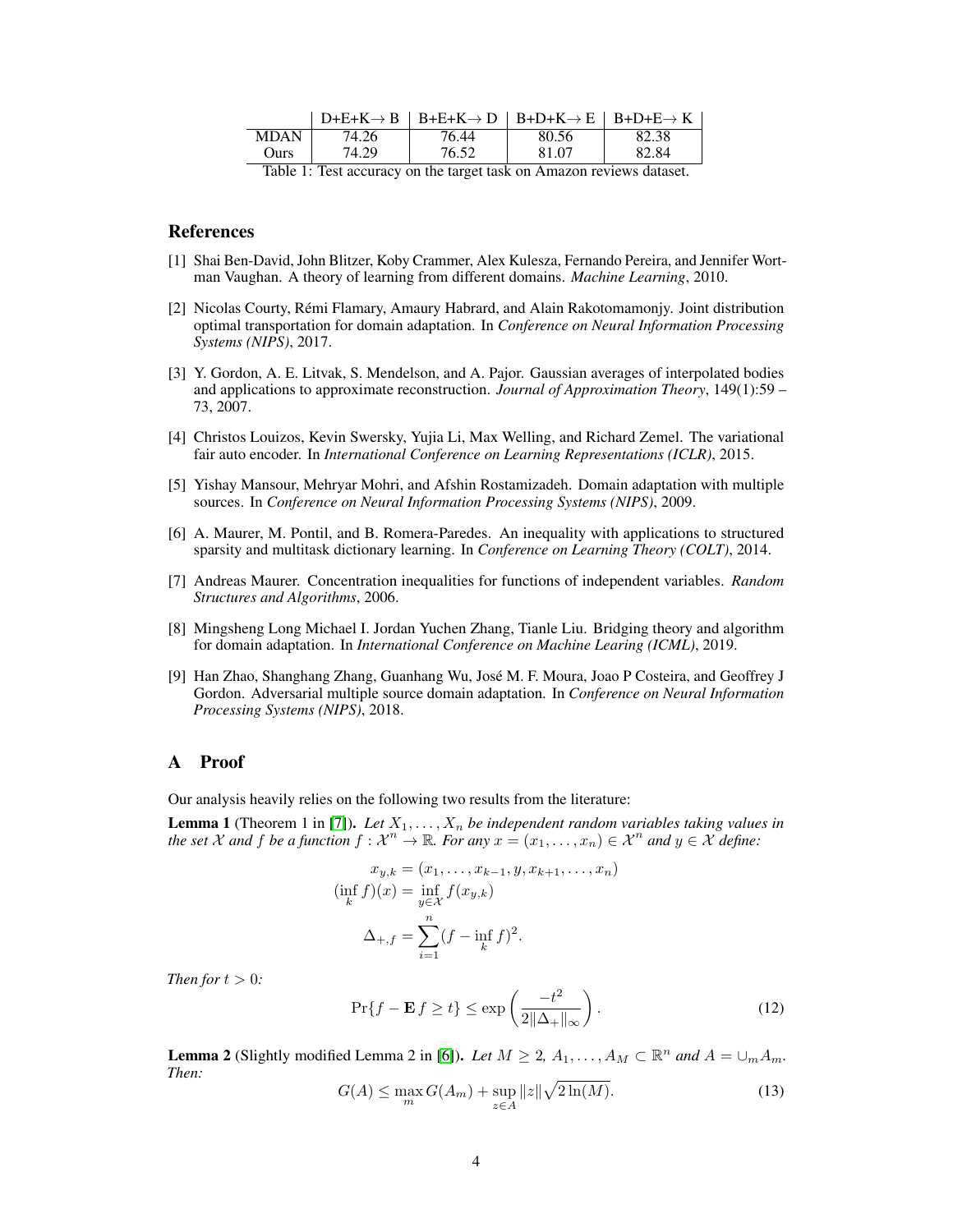*Proof of Theorem [1.](#page-1-0)* We start with applying Theorem B.2 from [\[8\]](#page-3-5) to every pair of tasks which results in the following bound on the average expected error over all tasks in terms of the error on the labeled tasks:

$$
\mathrm{er}_{T}(h) \leq \mathrm{er}_{\alpha}(h) + \sum_{i=1}^{k} \alpha_{i}^{t} d_{h, \mathcal{H}}(D_{T}, D_{i}) + \sum_{i=1}^{k} \alpha_{i} \lambda_{Ti}.
$$
 (14)

According to Theorem B.4 from [\[8\]](#page-3-5) for any pair of tasks i, j and any  $\delta > 0$  with probability at least  $1 - \delta$  the following holds for all h in H:

<span id="page-4-1"></span>
$$
d_{h,\mathcal{H}}(D_i, D_T) \le d_{h,\mathcal{H}}(S_i^u, S_T^u) + \sqrt{\frac{8d\log(en/4d)}{n}} + \sqrt{\frac{2\log(4/\delta)}{n}}.\tag{15}
$$

Therefore, using the union bound argument, we obtain that for any  $\delta > 0$  with probability at least  $1 - \delta/2$  for any choice of weights  $\alpha$ :

$$
\sum_{i=1}^{k} \alpha_i d_{h,\mathcal{H}}(D_T, D_i) \le \sum_{i=1}^{k} \alpha_i d_{h,\mathcal{H}}(S_T^u, S_i^u) + \sqrt{\frac{8d \log(en/4d)}{n}} + \sqrt{\frac{\log(k) + 2 \log(8/\delta)}{n}}.
$$
 (16)

What remains is to upper-bound the difference between weighted expected errors and their empirical counter-parts uniformly in weights  $\alpha \in \Lambda$  and predictor  $h \in \mathcal{H}$ .

We start with applying Lemma [1](#page-3-9) to:

$$
f(S_1, ..., S_k) = \sup_{\alpha, h} \text{er}_{\alpha}(h) - \hat{\text{er}}_{\alpha}(h) = \sup \sum_{i=1}^{k} \sum_{j=1}^{m_i} \frac{\alpha_i}{m_i} (\text{er}_i(h) - \ell(h(x_j^i), y_j^i)) \tag{17}
$$

Note that:

$$
\Delta_{+,f} \le \sum_{i=1}^{k} \sum_{j=1}^{m_i} \left(\frac{\alpha_i}{m_i}\right)^2 = \sum_{i=1}^{k} \frac{\left(\alpha_i\right)^2}{m_i}
$$
\n(18)

Therefore, by applying Lemma [1](#page-3-9) to:

$$
\Lambda_{\rho} = \left\{ \alpha \in \mathbb{R}^{k} : \ \alpha_i \ge 0, \ \sum_{i=1}^{k} \alpha_i = 1, \ \sum_{i=1}^{k} \frac{(\alpha_i)^2}{m_i} \le \rho^2 \right\}
$$
(19)

we obtain that with probability at least  $1 - \delta/2$  for all  $\alpha \in \Lambda_\rho$  and  $h \in \mathcal{H}$ :

$$
\mathrm{er}_{\alpha}(h) - \widehat{\mathrm{er}}_{\alpha}(h) \le \mathbf{E} \sup_{\alpha, h} \left( \mathrm{er}_{\alpha}(h) - \widehat{\mathrm{er}}_{\alpha}(h) \right) + \rho \sqrt{2 \log(2/\delta)}.
$$
 (20)

To bound the first term on the right-hand-side, we use the symmetrization trick and switch to Gaussian random variables:

$$
\mathbf{E} \sup_{\alpha,h} \left( \text{er}_{\alpha}(h) - \widehat{\text{er}}_{\alpha}(h) \right) = \mathbf{E} \sup_{\alpha,h} \sum_{i=1}^{k} \sum_{j=1}^{m_i} \frac{\alpha_i}{m_i} (\text{er}_i(h) - \ell(h(x_j^i), y_j^i)) \tag{21}
$$

<span id="page-4-0"></span>
$$
= \mathbf{E} \sup_{\alpha, h} \sum_{i=1}^{k} \sum_{j=1}^{m_i} \frac{\alpha_i}{m_i} (\mathbf{E} \ell(h(\bar{x}_j^i), \bar{y}_j^i) - \ell(h(x_j^i), y_j^i)) \tag{22}
$$

$$
\leq \mathbf{E} \mathbf{E} \sup_{S} \sum_{\alpha, h}^{k} \sum_{i=1}^{m_i} \frac{\alpha_i}{m_i} (\ell(h(\bar{x}_j^i), \bar{y}_j^i) - \ell(h(x_j^i), y_j^i)) \tag{23}
$$

$$
\leq 2 \mathop{\mathbf{E}}_{S} \mathop{\mathbf{E}}_{\sigma} \sup_{\alpha, h} \sum_{i=1}^{k} \sum_{j=1}^{m_i} \frac{\sigma_j^i \alpha_i}{m_i} \ell(h(x_j^i), y_j^i) \tag{24}
$$

$$
\leq \sqrt{2\pi} \mathop{\mathbf{E}}_{S} \mathop{\mathbf{E}}_{\xi} \sup_{\alpha, h} \sum_{i=1}^{k} \sum_{j=1}^{m_i} \frac{\xi_j^i \alpha_i}{m_i} \ell(h(x_j^i), y_j^i). \tag{25}
$$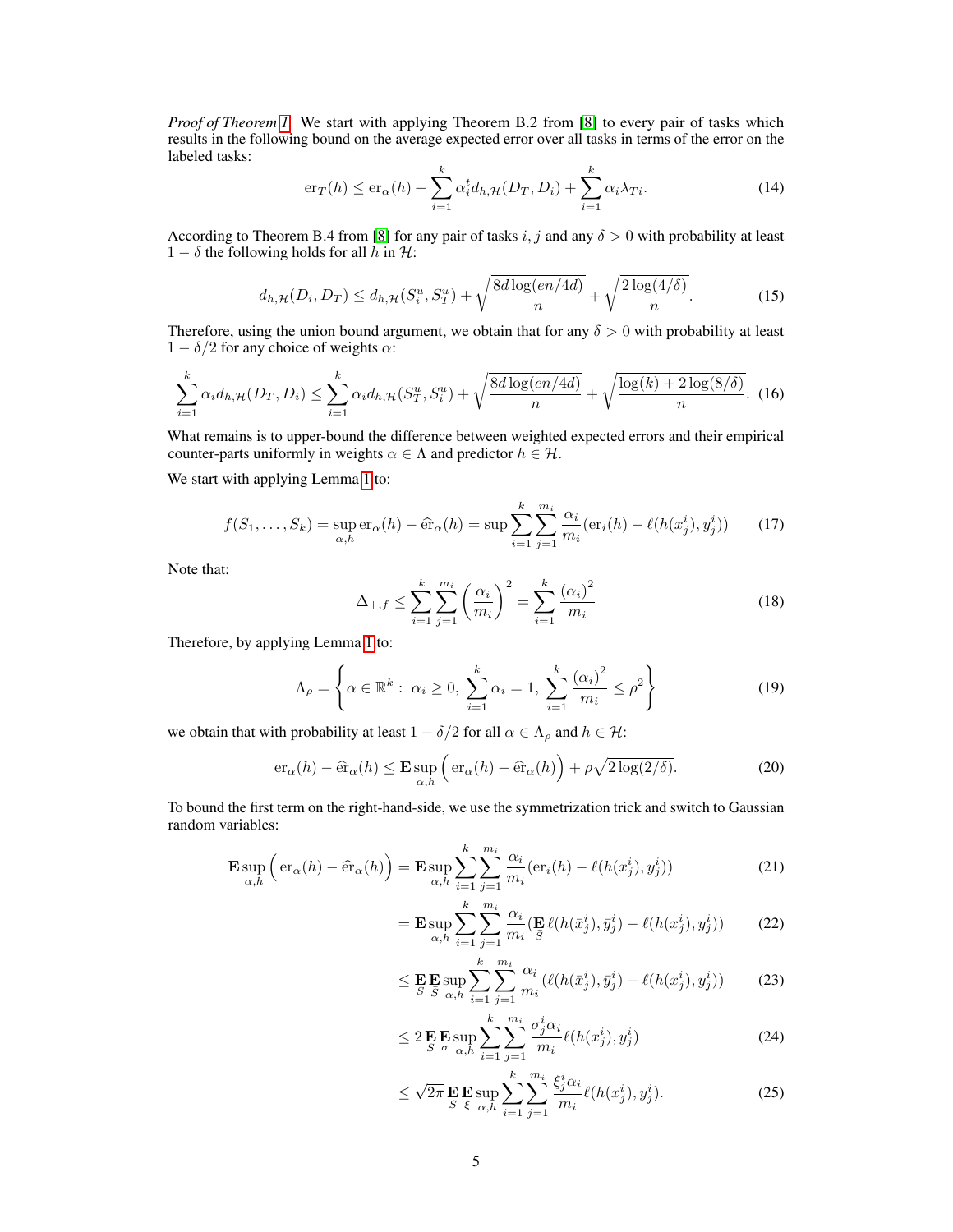where  $\sigma_j^i$  are independent Rademacher random variables that take values  $+1$  and  $-1$  with probability 0.5 and  $\xi_j^i$  are independent standard Gaussian random variables. Now, fix  $h \in \mathcal{H}$ . Then:

$$
\mathbf{E} \mathbf{E} \sup_{S} \sum_{i=1}^{k} \sum_{j=1}^{m_i} \frac{\xi_j^i \alpha_i}{m_i} \ell(h(x_j^i), y_j^i) = \mathbf{E} \mathbf{E} \sup_{S} \sum_{i=1}^{k} \sum_{j=1}^{m_i} \frac{\xi_j^i \alpha_i}{m_i} \frac{1 - h(x_j^i) y_j^i}{2}
$$
(26)

$$
\leq \frac{1}{2} \left( \mathbf{E} \sup \sum_{i=1}^{k} \sum_{j=1}^{m_i} \xi_j^i \frac{\alpha_i}{m_i} + \mathbf{E} \sup \sum_{i=1}^{k} \sum_{j=1}^{m_i} \xi_j^i h(x_j^i) y_j^i \frac{\alpha_i}{m_i} \right) = \mathbf{E} \sup \sum_{i=1}^{k} \sum_{j=1}^{m_i} \xi_j^i \frac{\alpha_i}{m_i}.
$$
 (27)

Define:

<span id="page-5-1"></span>
$$
B = \left\{ \beta \in \mathbb{R}^k : \sum_{i=1}^k \beta_i = 1, \sum_{i=1}^k \frac{(\beta_i)^2}{m_i} \le \rho^2 \right\}
$$
 (28)

$$
K = \left\{ \gamma \in \mathbb{R}^k : \ \|\gamma\|_2 \le 1, \ \|\gamma\|_{(1)} = \rho \sum_{i=1}^k \sqrt{m_i} \gamma_i \le 1 \right\}
$$
 (29)

Then  $\Lambda_{\rho} \subset B$ . Therefore:

$$
\mathbf{E} \sup_{\xi} \sum_{\alpha \in \Lambda_{\rho}} \sum_{i=1}^{k} \sum_{j=1}^{m_{i}} \xi_{j}^{i} \frac{\alpha_{i}}{m_{i}} \leq \mathbf{E} \sup_{\xi \in B} \sum_{i=1}^{k} \sum_{j=1}^{m_{i}} \xi_{j}^{i} \frac{\beta_{i}}{m_{i}} = \mathbf{E} \sup_{\xi \in B} \sum_{i=1}^{k} \frac{\beta_{i}}{\sqrt{m_{i}}} \cdot \frac{1}{\sqrt{m_{i}}} \sum_{j=1}^{m_{i}} \xi_{j}^{i}
$$
(30)

$$
= \mathbf{E} \sup_{\xi} \sum_{\beta \in B}^{k} \frac{\beta_i}{i=1} \sqrt{\gamma m_i} \xi_i = \rho \mathbf{E} \sup_{\xi} \sum_{\beta \in B}^{k} \frac{\beta_i}{i=1} \rho \sqrt{m_i} \xi_i \le \rho \mathbf{E} \sup_{\xi} \sum_{\gamma \in K}^{k} \gamma_i \xi_i \quad (31)
$$

K is a unit ball with respect to the norm  $\|\gamma\|_{*} = \max\{\|\gamma\|_{2}, \|\gamma\|_{(1)}\}.$  Therefore, for a fixed  $(\xi_1,\ldots,\xi_k)$ :

$$
\sup \sum_{i=1}^k \xi_i \gamma_i = ||\xi||_*^*,
$$

where  $\|\cdot\|_*^*$  is dual norm to  $\|\cdot\|_*$ . It can be expressed as:

$$
\|\xi\|_{*}^{*} = \inf_{\xi_{1}+\xi_{2}=\xi} \|\xi_{1}\|_{2}^{*} + \|\xi_{2}\|_{(1)}^{*},
$$
\n(32)

<span id="page-5-0"></span>.

where  $\|\cdot\|_2^*$  is dual to  $\|\cdot\|_2$ , so just  $\|\cdot\|_2$ , and  $\|\cdot\|_{(1)}^*$  is dual to  $\|\cdot\|_{(1)}$ :

$$
\|\xi\|_{(1)}^* = \max_i \frac{|\xi_i|}{\rho \sqrt{m_i}}
$$

To upper-bound the infinum in [\(32\)](#page-5-0), consider the following split: let  $I_1$  be the set of indices of  $\left[\left(\frac{1}{\rho\sqrt{m_0}}\right)^2\right]$ largest elements of  $(|\xi_1|, \ldots, |\xi_k|)$ , where  $m_0 = \min m_i$ , and let  $I_2$  be the set of remaining indices. Then:

$$
\|\xi\|_{*}^{*} \leq \sqrt{\sum_{i \in I_{1}} \xi_{i}^{2}} + \max_{i \in I_{2}} \frac{|\xi_{i}|}{\rho\sqrt{m_{i}}}.
$$
\n(33)

By the choice of  $I_1$  and  $I_2$ , the largest element in  $I_2$  is not bigger than any element in  $I_1$ , and thus not bigger than their average. Therefore:

$$
\max_{i \in I_2} \frac{|\xi_i|}{\rho \sqrt{m_i}} \le \max_{i \in I_2} \frac{|\xi_i|}{\rho \sqrt{m_0}} \le \frac{\frac{1}{|I_1|} \sum_{i \in I_1} \xi_i^2}{\rho \sqrt{m_0}} \le \frac{\sqrt{\frac{1}{|I_1|} \sum_{i \in I_1} \xi_i^2}}{\rho \sqrt{m_0}} = \sqrt{\sum_{i \in I_1} \xi_i^2}.
$$
 (34)

Thus:

$$
\|\xi\|_{*}^{*} \le 2\sqrt{\sum_{i\in I_{1}}\xi_{i}^{2}}
$$
\n(35)